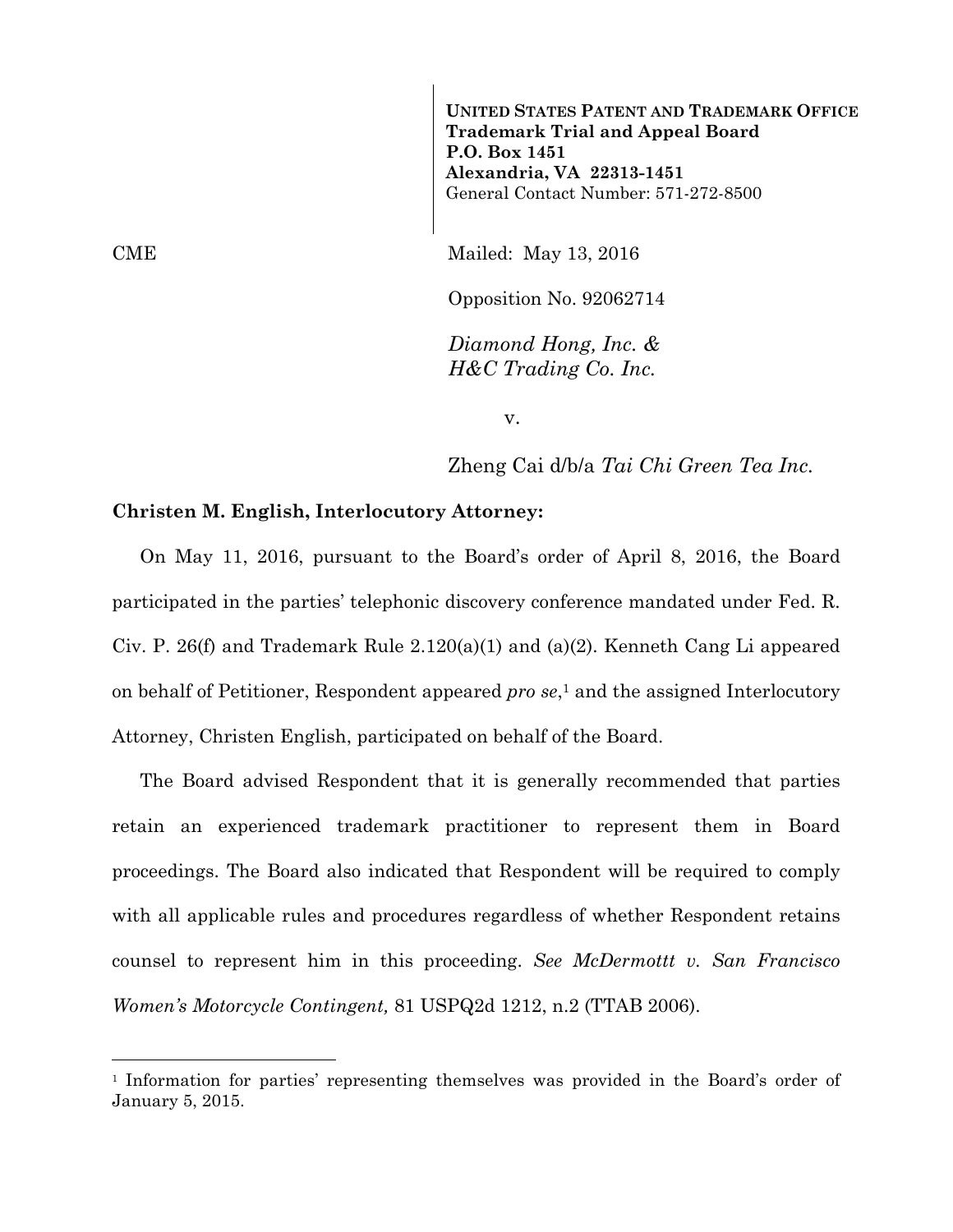È,

During the teleconference, the parties agreed to accept formal service of papers by email pursuant to Trademark Rule 2.119(b)(6). Petitioner's email address for service is kennethcli@hotmail.com and Respondent's email address for service is zanecai@yahoo.com.

The parties have not discussed settlement, but counsel for Petitioner indicated that he will discuss the possibility of settlement with his client. The Board strongly encourages the parties to work together to resolve this proceeding, if possible.

The Board addressed the pleadings during the discovery conference noting that Opposer has sufficiently alleged its standing and a claim for priority and likelihood of confusion.2 The Board, however, noted that the copies of the certificates of registration for Petitioner's pleaded registrations attached to the petition for cancellation do not show the current status and title of Petitioner's pleaded registrations. Accordingly, Petitioner's pleaded registrations are not of record in this proceeding. *See* Trademark Rule 2.122(d); TBMP § 317 (2015).

The ESTTA cover sheet to the petition for cancellation also indicates that Petitioner intended to allege a claim of fraud and that Respondent's mark is deceptive pursuant to Section 2(a) of the Trademark Act. As discussed during the teleconference, Petitioner has not adequately pleaded the elements of a claim for deceptiveness, namely, that: (1) the applied for mark consists of or contains a term that misdescribes the character, quality, function, composition or use of the goods;

<sup>2</sup> The petition for cancellation references Sections 32 and 43 of the Trademark Act, 15 U.S.C. §§ 1114 and 1125. The Board explained to Petitioner that these sections of the Trademark Act are not applicable to this proceeding. Rather, Petitioner's claim of priority and likelihood of confusion will be considered pursuant to Section 2(d) of the Trademark Act, 15 U.S.C. § 1052(d).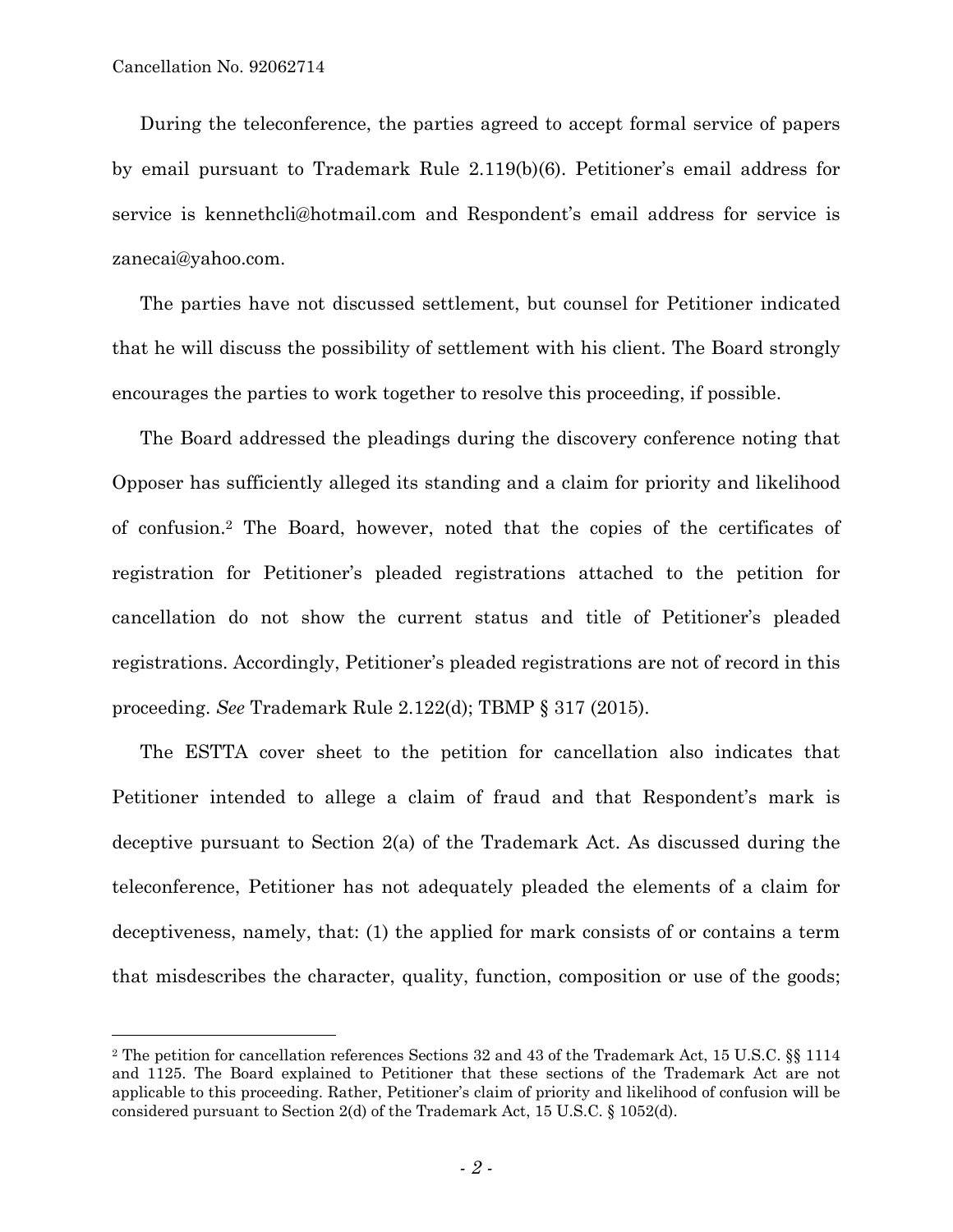Cancellation No. 92062714

(2) prospective purchasers are likely to believe that the misdescription actually describes the goods; and (3) the misdescription is likely to affect a significant portion of the relevant consumers' decision to purchase the goods. *See, e.g. In re Budge Mfg. Co.,* 857 F.2d 773, 8 USPQ2d 1259 (Fed. Cir. 1988); *In re ALP of S. Beach Inc.,* 79 USPQ2d 1009 (TTAB 2006). As discussed during the conference, the facts of this case do not appear to present a claim for deceptiveness.

Petitioner also has not adequately pleaded a claim of fraud. Fraud in procuring a trademark registration occurs when an applicant for registration knowingly makes a specific false, material representation of fact in connection with an application to register, with the intent of obtaining a registration to which he is otherwise not entitled. *See In re Bose Corp*., 91 USPQ2d 1938, 1939 (Fed. Cir. 2009); *Qualcomm Inc. v. FLO Corp*., 93 USPQ2d 1768, 1770 (TTAB 2010). A claim of fraud must set forth all elements of the claim with a heightened degree of particularity in compliance with Fed. R. Civ. P. 9(b). *See Asian and W. Classics B.V. v. Selkow,* 92 USPQ2d 1478, 1478-79 (TTAB 2009). In addition, intent to deceive the USPTO is a specific element of a fraud claim, and must be sufficiently pleaded. *In re Bose,* 91 USPQ2d at 1939-1941; *Asian and W. Classics*, 92 USPQ2d at 1479.

Petitioner is allowed until **June 6, 2016** to file an amended complaint that includes an adequately pleaded claim of fraud. Respondent is allowed until **June 26, 2016** to file an answer to any amended complaint. As discussed during the teleconference, in answering any amended complaint, Respondent "should not argue the merits of the allegations in a complaint but rather should state, as to each of the

*- 3 -*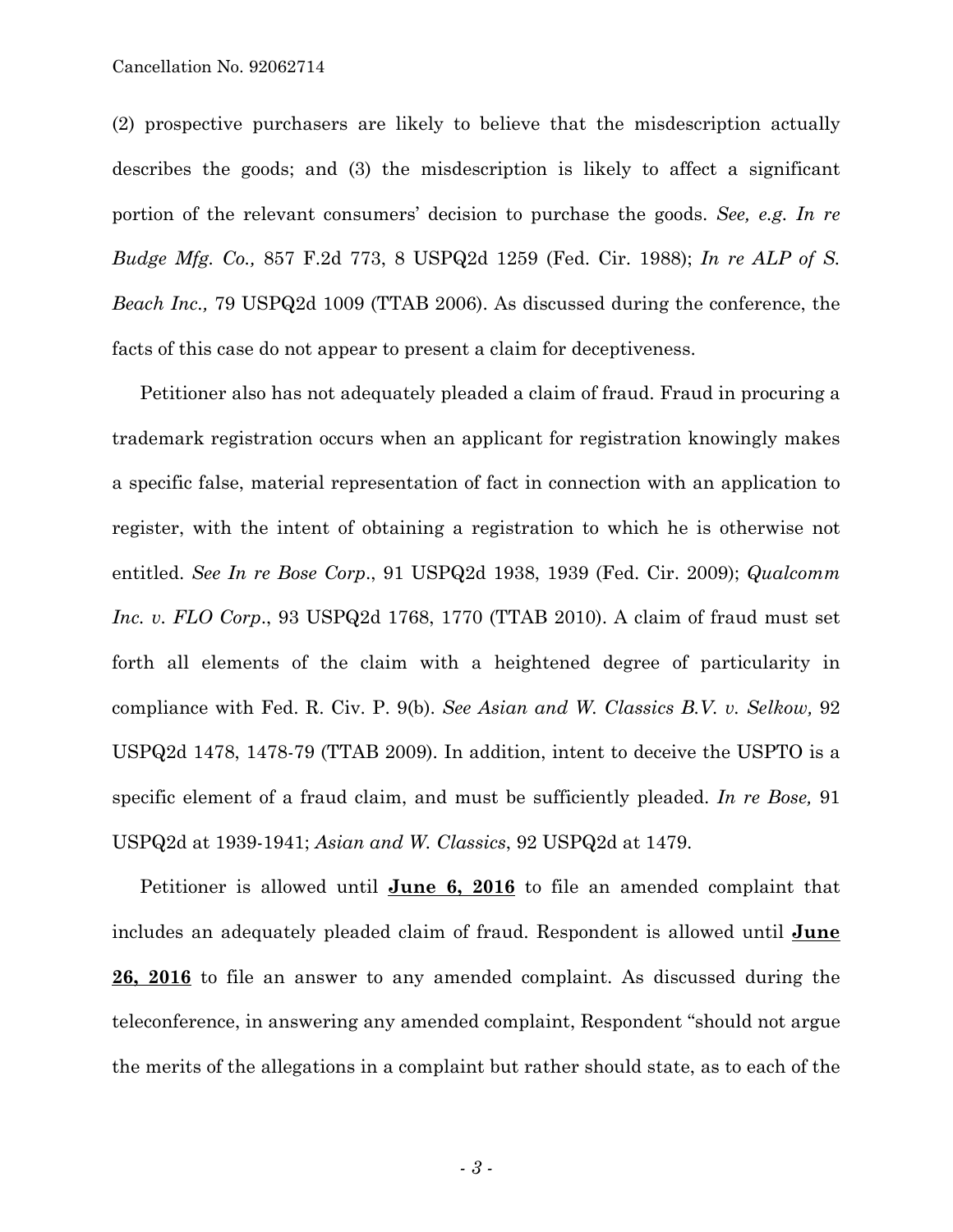allegations contained in the complaint, that the allegation is either admitted or denied" or that he does not have sufficient information to admit or deny the allegation. Trademark Trial and Appeal Board Manual ("TBMP") § 311.02 (2015). It may be helpful for Respondent to review Section 311 of the TBMP prior to filing an answer to any amended complaint.

The Board next discussed ways to streamline this case by using Accelerated Case Resolution ("ACR") or ACR-like efficiencies such as the possibility of taking testimony by declaration, subject to the right of either party to cross examine, if desired. Counsel for Petitioner indicated that he will discuss the possibility of ACR with his client. If the parties wish to further explore ACR, the following materials may be helpful:

1. General Description of ACR:

http://www.uspto.gov/trademarks/process/appeal/Accelerated Case Resolution ACR\_notice\_from\_TTAB\_webpage\_12\_22\_11.pdf;

2. FAQs on ACR:

http://www.uspto.gov/trademarks/process/appeal/Accelerated\_Case\_Resolution\_( ACR) FAQ updates 12 22 11.doc;

3. List of cases employing ACR-like efficiencies:

http://www.uspto.gov/trademarks/process/appeal/ACR\_Case\_List\_(10-23-12).doc; and

4. TBMP Sections 528.05(a)(2), 702.04 and 705.

The Board's standard protective order is applicable herein by operation of

Trademark Rule 2.116(g) and available here: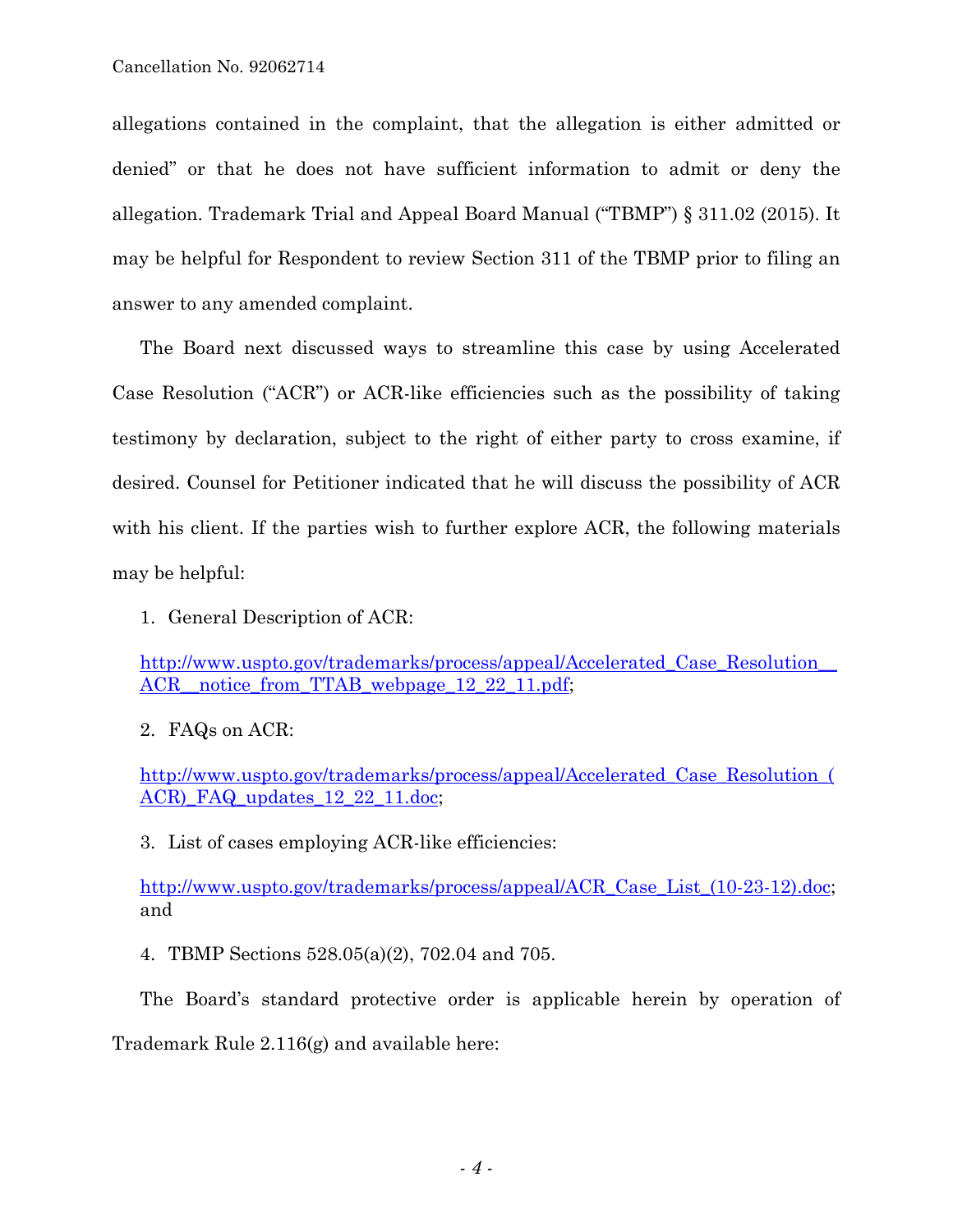http://www.uspto.gov/trademarks-application-process/appealing-trademark-

decisions/standard-documents-and-guidelines-0

The parties are encouraged to acknowledge their obligations under the protective order in writing, and may utilize the following form:

http://www.uspto.gov/trademarks/process/appeal/guidelines/ackagrmnt.jsp

The Board is available for future telephone conferences to resolve contested matters, address scheduling issues, assist the parties in developing stipulations of fact or negotiating an ACR plan, and to address other issues, as necessary, to move this case forward efficiently.

Finally, a party may not serve discovery requests or a motion for summary judgment until after the party has made initial disclosures.

Dates are reset as follows:

| Time to File Amended Complaint          | 6/6/2016    |
|-----------------------------------------|-------------|
| Time to Answer                          | 6/26/2016   |
| Discovery Opens                         | <b>OPEN</b> |
| Initial Disclosures Due                 | 8/25/2016   |
| <b>Expert Disclosures Due</b>           | 12/23/2016  |
| Discovery Closes                        | 1/22/2017   |
| Plaintiff's Pretrial Disclosures Due    | 3/8/2017    |
| Plaintiff's 30-day Trial Period Ends    | 4/22/2017   |
| Defendant's Pretrial Disclosures Due    | 5/7/2017    |
| Defendant's 30-day Trial Period Ends    | 6/21/2017   |
| Plaintiff's Rebuttal Disclosures Due    | 7/6/2017    |
| Plaintiff's 15-day Rebuttal Period Ends | 8/5/2017    |

In each instance, a copy of the transcript of testimony together with copies of documentary exhibits, must be served on the adverse party within thirty days after completion of the taking of testimony. Trademark Rule 2.125.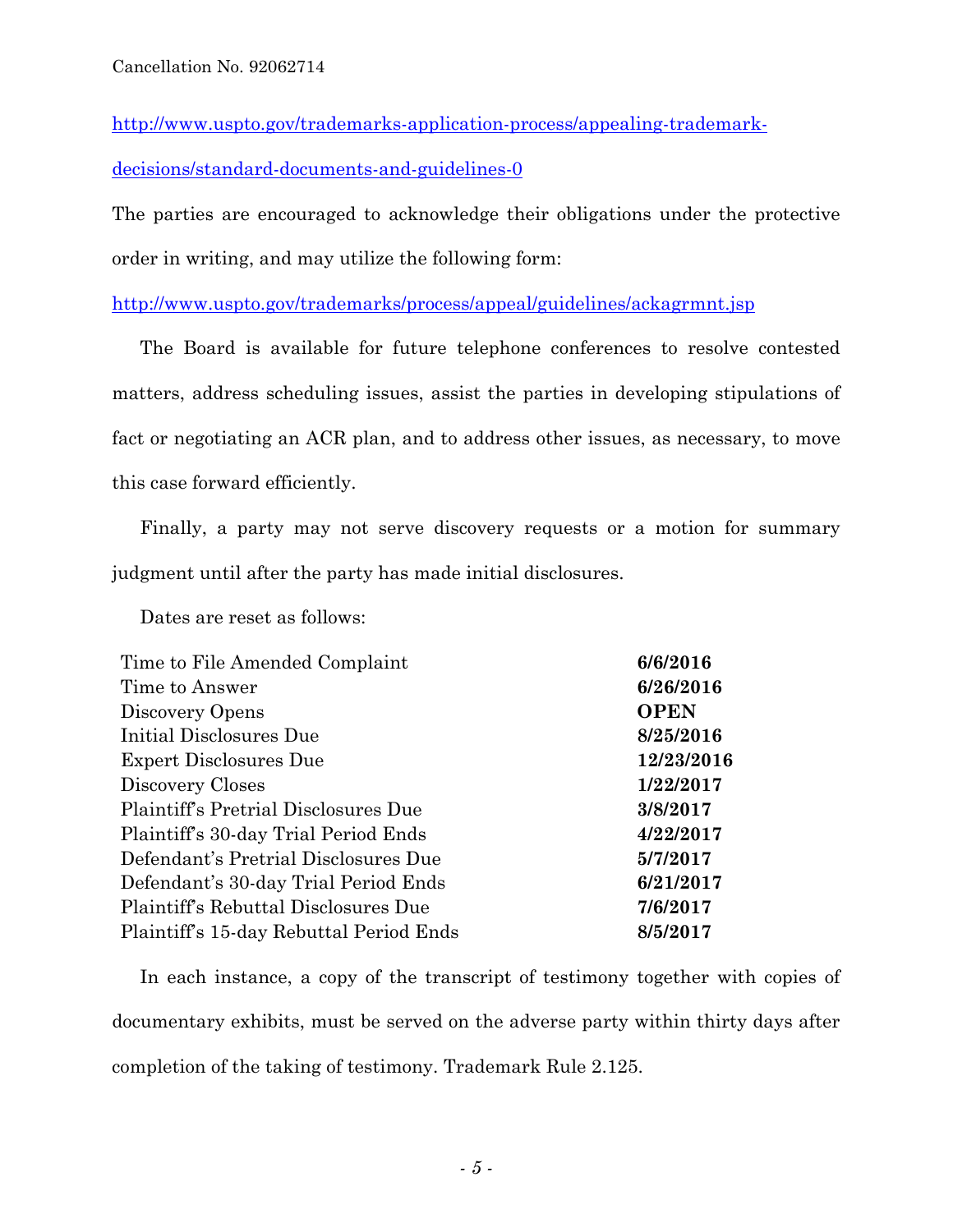a<br>B

Briefs shall be filed in accordance with Trademark Rules 2.128(a) and (b). An oral hearing will be set only upon request filed as provided by Trademark Rule 2.129.

## *Information for Pro Se Parties*

Patent and Trademark Rule 11.l4 permits an entity to represent itself, but it is strongly advisable for a party who is not acquainted with the technicalities of the procedural and substantive law involved in *inter partes* proceedings before the Board to secure the services of an attorney who is familiar with such matters. The United States Patent and Trademark Office (USPTO) cannot aid in the selection of an attorney. As the impartial decision maker, the Board may not provide legal advice; it may provide information solely as to procedure.

Any party who does not retain counsel should be familiar with the authorities governing this proceeding, including the Trademark Trial and Appeal Board Manual of Procedure (TBMP), and the Trademark Rules of Practice (37 C.F.R. Part 2), both accessible directly from the Board's web page: http://www.uspto.gov/trademarks/process/appeal/index.jsp. Also on the Board's web page are links to ESTTA, the Board's electronic filing system3 at http://estta.uspto.gov, and TTABVUE, for case status and prosecution history at http://ttabvue.uspto.gov/ttabvue.

Trademark Rules 2.119(a) and (b) require that every paper filed in the USPTO in a proceeding before the Board must be served upon the attorney for the other

<sup>&</sup>lt;sup>3</sup> The Board strongly encourages parties to file all papers through ESTTA, which operates in real time and provides a tracking number that the filing has been received. For assistance in using ESTTA, call 571-272-8500.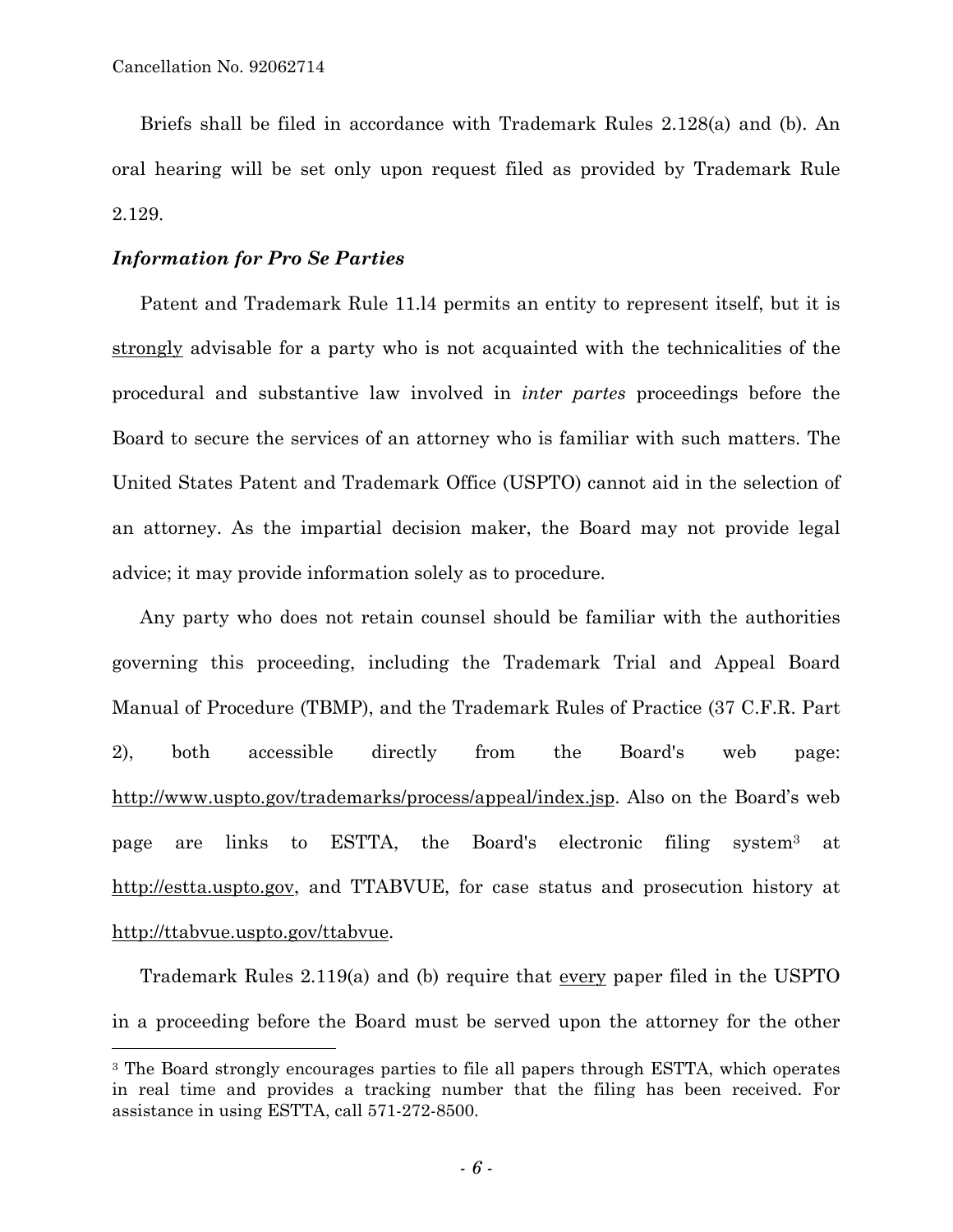party, or on the party if there is no attorney. Proof of service must be made before the paper will be considered by the Board. Accordingly, copies of all papers filed in this proceeding must be accompanied by a signed statement indicating the date and manner in which such service was made. *See* TBMP § 113.03. The statement, whether attached to or appearing on the paper when filed, will be accepted as prima facie proof of service, must be signed and dated, and should take the form of a certificate of service as follows:

**I hereby certify that a true and complete copy of the foregoing (insert title of submission) has been served on (insert name of opposing counsel or party) by mailing said copy on (insert date of mailing), via First Class Mail, postage prepaid (or insert other appropriate method of delivery) to: (name and address of opposing counsel or party).** 

| Signature_ |  |
|------------|--|
| Date       |  |

Strict compliance with the Trademark Rules of Practice, and the Federal Rules of Civil Procedure (where applicable), is required of all parties before the Board, whether or not they are represented by counsel. *See McDermott v. San Francisco Women's Motorcycle Contingent,* 81 USPQ2d 1212, n.2 (TTAB 2006).

This *inter partes* proceeding is similar to a civil action in a federal district court. The parties file pleadings and a range of possible motions. This proceeding includes designated times for disclosures, discovery (discovery depositions, interrogatories, requests for production of documents and things, and requests for admission, to ascertain the facts underlying an adversary's case), a trial period, and the filing of briefs. The Board does not preside at the taking of testimony; all testimony is taken